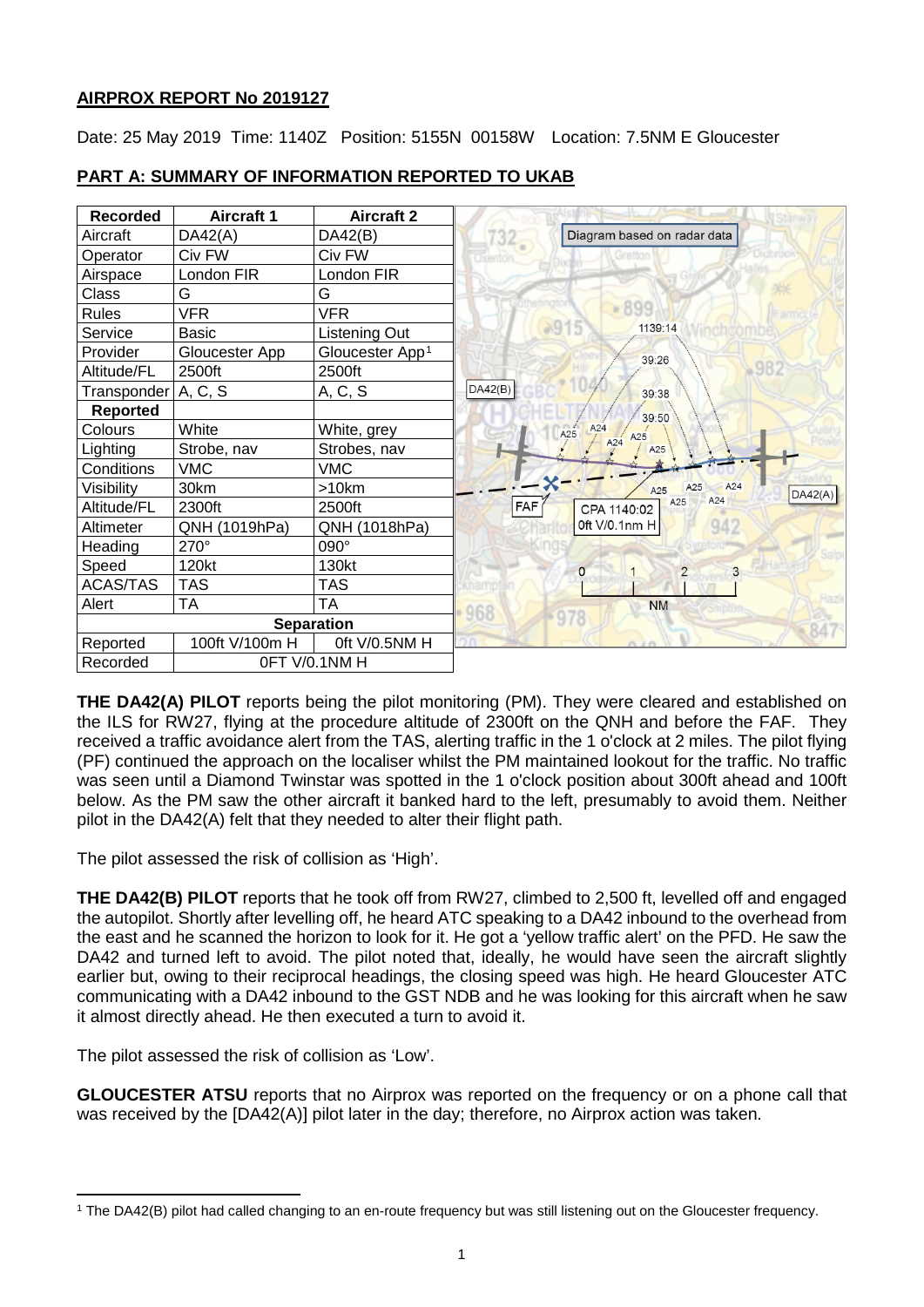#### **Factual Background**

The weather at Brize Norton was recorded as follows:

METAR EGVN 251150Z 31007KT 9999 SCT040 BKN300 20/09 Q1018BLU NOSIG=

### **Analysis and Investigation**

## **CAA ATSI**

An Airprox was reported when two DA42 aircraft came into proximity with each other 7.5NM east of Gloucester Staverton. The DA42(A) pilot was inbound to Gloucester under VFR and was carrying out a straight-in approach to RW27, in receipt of a Basic Service from Gloucester ATC. The DA42(B) pilot was departing VFR from Gloucester, had taken off from RW27 and was also in receipt of a Basic Service from Gloucester ATC.

Due to staffing shortages the Gloucester controller was providing a combined Aerodrome and Approach (non-radar) Service at the time of the Airprox. The controller was dealing with inbound and outbound traffic, both on the ground and in the air. The R/T was continuous throughout the period leading up to the Airprox. In the interests of brevity only the aircraft directly involved in the Airprox event have been included in this report. Screenshots in this report have been taken from the Area Radar recordings.

At 1133:20, the DA42(B) pilot was at the holding point ready for departure from RW27. The controller asked the pilot if they would like a left or right turn-out after departure and the pilot confirmed a right turn-out. The controller issued a right turn-out to the east RW27, cleared for take-off and included the surface wind. The pilot responded with *"cleared for take-off RW27 with a right turn".*

At 1133:50, the DA42(A) pilot made initial R/T contact with the controller and advised that they were 16 miles to the northeast with information Juliet, QNH 1019. The pilot was asked to standby.

At 1135:30 (Figure 1), the controller turned their attention back to the DA42(A) pilot and asked them to pass their details. The pilot advised that they were a DA42 from [departure] inbound to Gloucester, were currently 15 miles northwest at 3000ft and would like to join long-final for RW27. The controller requested a range from the pilot of an unrelated aircraft that was well ahead of the DA42(A) and then asked the DA42(A) pilot to confirm that they were to the east of the airfield. The pilot confirmed that they were east by 15 miles. A Basic Service was agreed, and the pilot was instructed to make a straight-in approach RW27 and report at 5 miles. The pilot provided a full and accurate readback. The controller then turned their attention to other unrelated aircraft.



Figure 1 - 1135:30

At 1136:50 (Figure 2), the DA42(B) pilot was advised that it was now a Basic Service and advised to report leaving the frequency. This was readback accurately. The controller then turned their attention to other unrelated aircraft.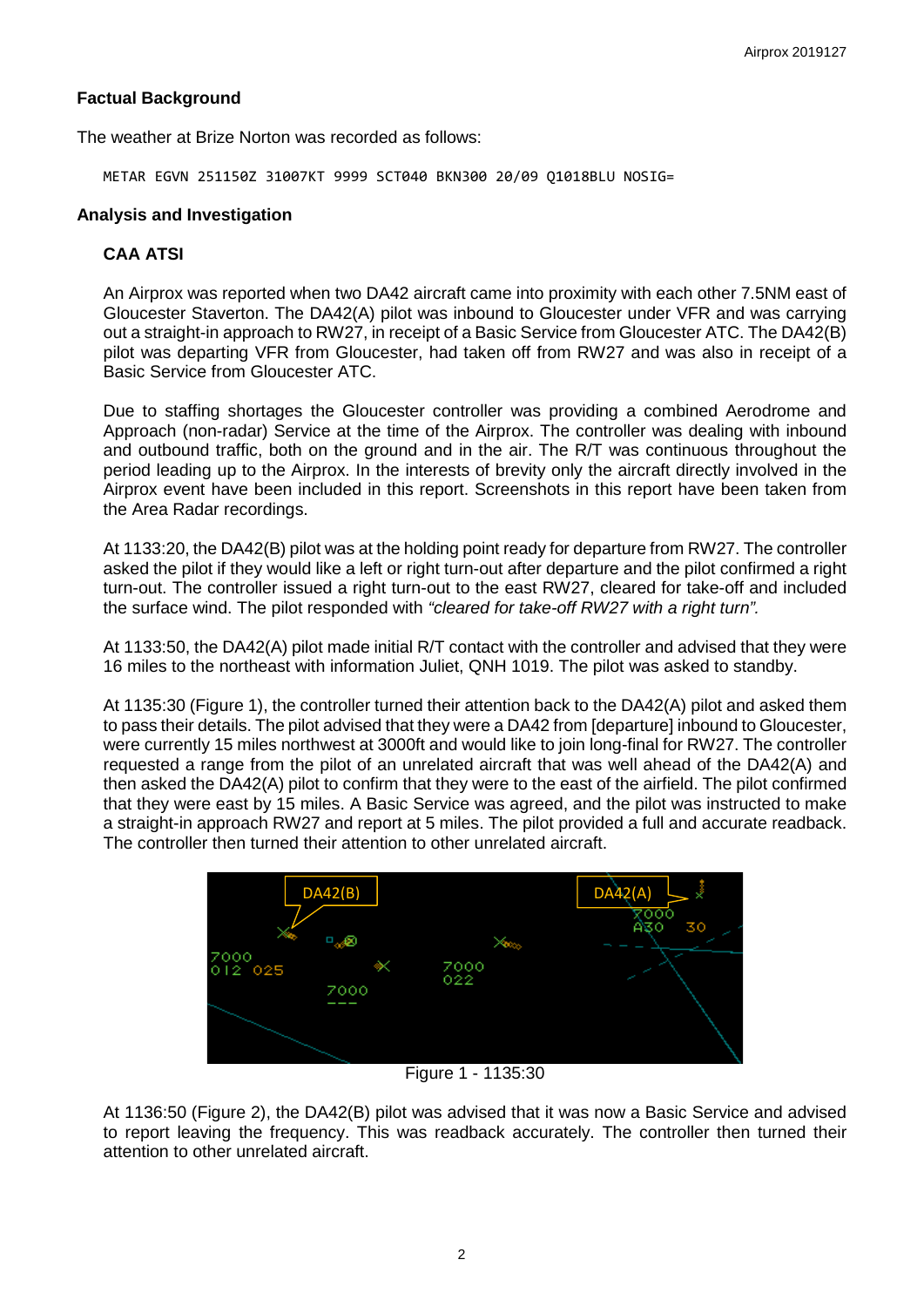

Figure 2 - 1136:50

At 1139:30 (Figure 3), the DA42(B) pilot advised the controller that they were changing to the Oxford frequency and the controller replied free call Oxford.



Figure 3 - 1139:30

CPA occurred at 1140:02 (Figure 4), with the aircraft separated by 0.1NM laterally and 0ft vertically.



Figure 4 - 1140:02 CPA

CAP 493 extracts:

*'Within Class G Airspace, under a Basic Service, pilots remain responsible for their own collision avoidance. The provider of Basic Service is not required to monitor the flight and pilots should not expect any form of traffic information from a controller. However, if a controller notices that a definite risk of collision exists, a warning shall be issued to the pilot. ((EU) 923/2012 SERA.9001 and SERA.9005(b)(2)).'*

The controller was very busy providing a combined Aerodrome and Approach (non-radar) Service and was not able to be able to monitor the flight. It might be argued that the controller could have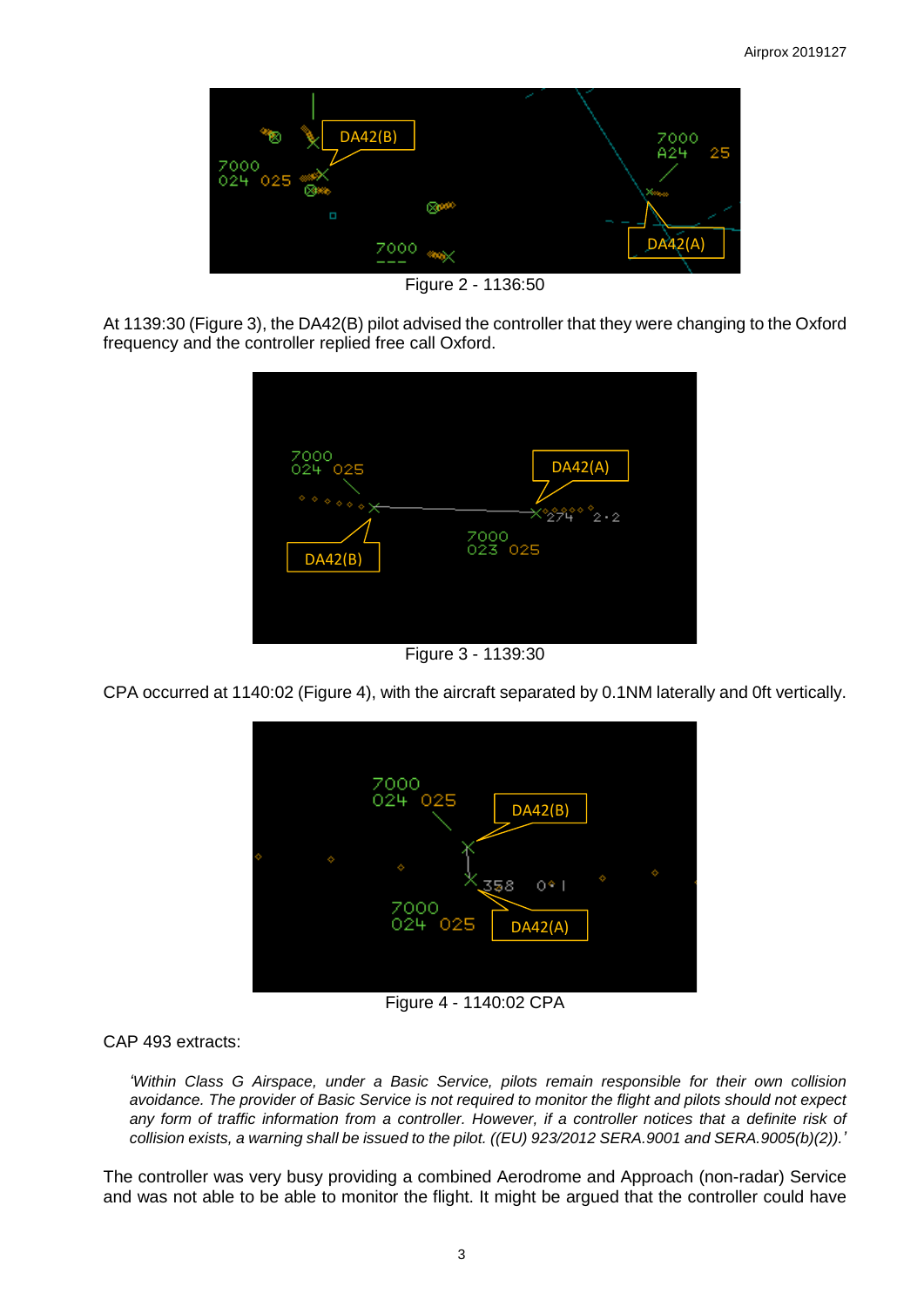passed generic Traffic Information to both pilots after the initial R/T exchange with the inbound DA42 pilot. However, the controller would not have been aware that the departing DA42 pilot had planned to cross through the final approach area, and the pilot of the departing DA42 has confirmed in their report that they were aware of the inbound DA42 and were looking out for it.

### **UKAB Secretariat**

The DA42 pilots shared an equal responsibility for collision avoidance and not to operate in such proximity to other aircraft as to create a collision hazard<sup>[2](#page-3-0)</sup>. If the incident geometry is considered as head-on or nearly so then both pilots were required to turn to the right<sup>[3](#page-3-1)</sup>.

### **Gloucester ATC Investigation**

At the time of the alleged Airprox the operational ATCO was working TWR/APP combined on frequency 128.555 (due short staffing levels) with a moderate amount of traffic on frequency. The ATM was serviceable and available for [ATM] use however the radar is not approved for anything else at this stage therefore using it for anything other than this purpose was not permitted. [The DA42(A) pilot] called at 1134 advising that he was 15 miles northwest requesting a visual approach RW27. The ATCO questioned his position which was corrected as 15 miles east of the field requesting a visual approach. The ATCO cleared the pilot for a straight-in approach to RW27, placed him under a Basic Service and instructed him to report at 5 miles.

At 1134 [DA42(B)] was cleared for take-off RW27 with a right turn to the east. The pilot was subsequently placed under a Basic Service and then reported leaving the frequency at 1139. At 1140 the pilot of [DA42(A)] made a comment on the R/T to the effect: "Some idiot in a DA42 has just flown right up the instrument approach track at 6 miles, same level, he deserves a medal". This was acknowledged by the ATCO and no further discussion took place.

Both aircraft were flying in Class G airspace, under a Basic Service, VFR; it was their responsibility for collision avoidance and they should not expect traffic information. The ATCO may not have been monitoring the radar at the time and it is only approved for ATM use. [DA42(A) pilot] hadn't yet reported 5 miles. The ATCO was also busy at the time working TWR/APP combined due staff shortages. The [DA42(A)] pilot subsequently advised via telephone that he was conducting an ILS approach for which he had not been cleared to do so.

It is this investigators opinion that there were no ATCO contributory factors involved in the Airprox and therefore no action is required to be taken at the unit. It is acknowledged that Traffic Information on something believed to be departing to the east (exact tracks are unknown with VFR traffic) with something inbound from the east may have aided both pilots' situational awareness; however, taking into account all of the above, the investigation did not believe the ATCO would have had the capacity or suitable equipment to assess whether a definite risk of collision existed and therefore wouldn't have been under any obligation to do so.

#### **Summary**

An Airprox was reported when two DA42s flew into proximity 7.5NM to the east of Gloucester Airport at 1140 UTC on Saturday 25<sup>th</sup> May 2019. Both pilots were operating under VFR in VMC, the DA42(A) pilot in receipt of a Basic Service from Gloucester Approach and the DA42(B) pilot not in receipt of a FIS but listening out on the Gloucester Approach frequency.

 $\overline{\phantom{a}}$ 

<span id="page-3-0"></span><sup>2</sup> SERA.3205 Proximity.

<span id="page-3-1"></span><sup>3</sup> SERA.3210 Right-of-way (c)(1) Approaching head-on.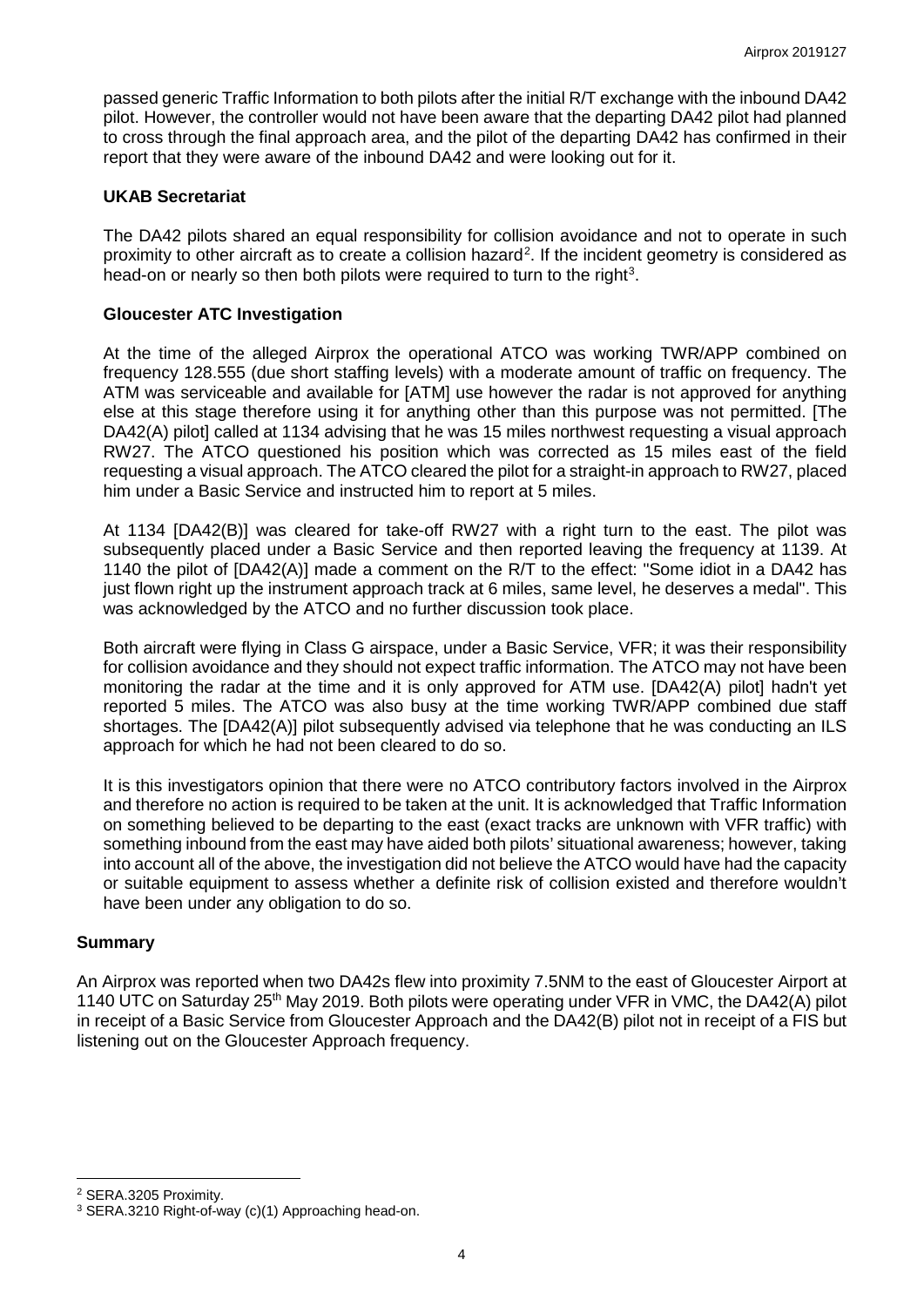### **PART B: SUMMARY OF THE BOARD'S DISCUSSIONS**

Information available consisted of reports from both pilots, radar photographs/video recordings, a report from the Gloucester ATSU and reports from the appropriate operating authorities. Relevant contributory factors mentioned during the Board's discussions are highlighted within the text in bold, with the numbers referring to the Contributory Factors table displayed in Part C.

Members discussed the degree to which Gloucester ATC were a factor in the Airprox and noted that the controller was bandboxed on combined Aerodrome and non-radar Approach services (**CF1**). Additionally, the Board noted that the radar was only approved for ATM purposes (**CF2**) and could not be used for 'controlling purposes'. Members were advised by CAA ATSI that the Gloucester controller was operating under a high workload and wondered to what degree the controller could provide appropriate Traffic Information. The Board surmised that the controller's workload (**CF6**) had contributed at least in part to him not detecting the confliction (**CF4**), albeit that he was not required to monitor the aircraft (**CF3**) (the DA42(A) pilot in receipt of a Basic Service and the DA42(B) pilot listening out on the Gloucester Approach frequency having notified the controller that he was changing frequency to Oxford). Nevertheless, controller members felt that appropriate Traffic Information would have been appropriate (**CF5**) given that the DA42(B) was departing to the east and the DA42(A) was arriving from the east. Some members felt that the availability of the radar was not an important issue and that, even when available, the system currently available at Gloucester was such that it did not provide a particularly clear surveillance picture. It was acknowledged that airfields did not require a radar in order to operate but, given the variety and intensity of operations at Gloucester, it was felt that if one were to be available, the more complete provision of service would be to the advantage of all users.

Turning to the pilots, the Board agreed that the DA42(B) pilot would have been better placed by planning their departure to remain clear of the inbound instrument approach lane (**CF7**). In the event, both pilots received TAS information and warnings (**CF9**) but it appeared to the Board that neither acted on them in a timely manner other than to simply refocus their lookout (**CF8**,**CF10**). A CAT member noted that commercial operations required a standard response to TCAS warnings and wondered whether the DA42 operating companies had similar SOPs in response to TAS warnings. In this respect, members commented that the DA42(A) pilot received TAS information at a reported '2 miles' but did not manoeuvre at all, with the PM eventually seeing the DA42(B) in very close proximity (**CF11**). Some members wondered whether the DA42(A) pilots had been task focused on achieving the approach to the detriment of collision avoidance, and they also commented that the PF had reported that 'Neither pilot in the DA42(A) felt that they needed to alter their flight path' but had nonetheless assessed the risk of collision as 'High'. Similarly, the Board felt that the DA42(B) pilot had received sufficient information from TAS and information gleaned from R/T to deconflict more effectively from the traffic in the approach lane, at least in the vertical if they felt they could not deviate laterally. In this respect, some members wondered if perhaps the DA42(B) pilot had not fully assimilated their proximity to the approach path as they established their track after turn-out.

The Board discussed the risk with many members of the opinion that the late sightings and resultant separation of less than 200m head-on indicated that there had been an actual risk of collision and that safety had been much reduced below the norm. Others noted that the DA42(A) pilot had said there was no need to alter their flight path and that the DA42(B) pilot had reported that there was no risk of collision. After further debate as to the geometry and final separation, the decision was taken to take a vote at which the majority of members agreed that safety had not been assured and that the lack of timely action by either pilot had resulted in aircraft proximity such that the safety of the aircraft may have been compromised.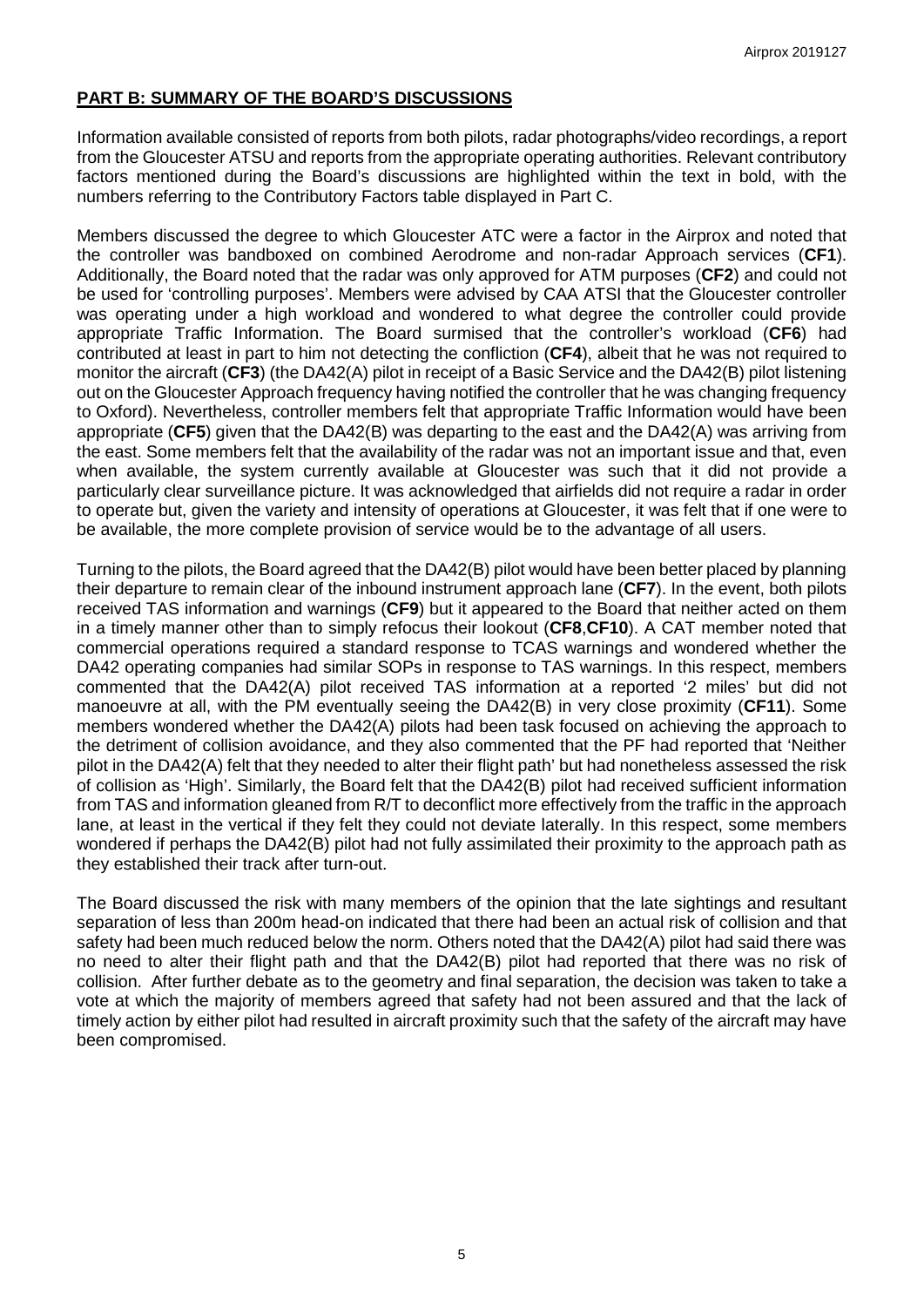# **PART C: ASSESSMENT OF CONTRIBUTORY FACTORS AND RISK**

### Contributory Factors:

|                | 2019127                                                     |                                                                |                                                                  |  |  |  |  |  |  |
|----------------|-------------------------------------------------------------|----------------------------------------------------------------|------------------------------------------------------------------|--|--|--|--|--|--|
| <b>CF</b>      | <b>Factor</b>                                               | <b>Description</b><br>Amplification                            |                                                                  |  |  |  |  |  |  |
|                | <b>Ground Elements</b>                                      |                                                                |                                                                  |  |  |  |  |  |  |
|                | • Manning and Equipment                                     |                                                                |                                                                  |  |  |  |  |  |  |
| 1              | Organisational                                              | • ATM Staffing and Scheduling                                  | Sub-Optimal establishment or scheduling of staff                 |  |  |  |  |  |  |
| $\overline{2}$ | Organisational                                              | • Aerodrome and ATM Equipment                                  | Inadequate or unavailable equipment                              |  |  |  |  |  |  |
|                |                                                             | • Situational Awareness and Action                             |                                                                  |  |  |  |  |  |  |
| 3              | Contextual                                                  | • Situational Awareness and Sensory Events                     | Not required to monitor the aircraft under the agreed<br>service |  |  |  |  |  |  |
| 4              | <b>Human Factors</b>                                        | • Conflict Detection - Not Detected                            |                                                                  |  |  |  |  |  |  |
| 5              | <b>Human Factors</b>                                        | • Traffic Management Information Provision                     | Not provided, inaccurate, inadequate, or late                    |  |  |  |  |  |  |
| 6              | <b>Human Factors</b>                                        | • Distraction - Job Related                                    |                                                                  |  |  |  |  |  |  |
|                | <b>Flight Elements</b>                                      |                                                                |                                                                  |  |  |  |  |  |  |
|                | <b>. Tactical Planning and Execution</b>                    |                                                                |                                                                  |  |  |  |  |  |  |
| 7              | <b>Human Factors</b>                                        | • No Decision/Plan                                             | Inadequate planning                                              |  |  |  |  |  |  |
|                |                                                             | • Situational Awareness of the Conflicting Aircraft and Action |                                                                  |  |  |  |  |  |  |
| 8              | <b>Human Factors</b>                                        | • Lack of Action                                               | Pilot flew into conflict despite Situational Awareness           |  |  |  |  |  |  |
|                | <b>• Electronic Warning System Operation and Compliance</b> |                                                                |                                                                  |  |  |  |  |  |  |
| 9              | Contextual                                                  | • ACAS/TCAS TA                                                 | TCAS TA / CWS indication                                         |  |  |  |  |  |  |
| 10             | <b>Human Factors</b>                                        | • Interpretation of Automation or Flight Deck<br>Information   | CWS misinterpreted or not optimally actioned                     |  |  |  |  |  |  |
|                | • See and Avoid                                             |                                                                |                                                                  |  |  |  |  |  |  |
| 11             | <b>Human Factors</b>                                        | • Monitoring of Other Aircraft                                 | Late-sighting by one or both pilots                              |  |  |  |  |  |  |

Degree of Risk: B.

Recommendation: Nil.

#### Safety Barrier Assessment<sup>[4](#page-5-0)</sup>

In assessing the effectiveness of the safety barriers associated with this incident, the Board concluded that the key factors had been that:

#### **Ground Elements:**

 $\overline{\phantom{a}}$ 

**Manning and Equipment** were assessed as **partially effective** due to staffing shortages at Gloucester.

**Situational Awareness of the Confliction and Action** were assessed as **ineffective** because the controller did not detect the confliction.

<span id="page-5-0"></span><sup>&</sup>lt;sup>4</sup> The UK Airprox Board scheme for assessing the Availability, Functionality and Effectiveness of safety barriers can be found on the **UKAB Website**.